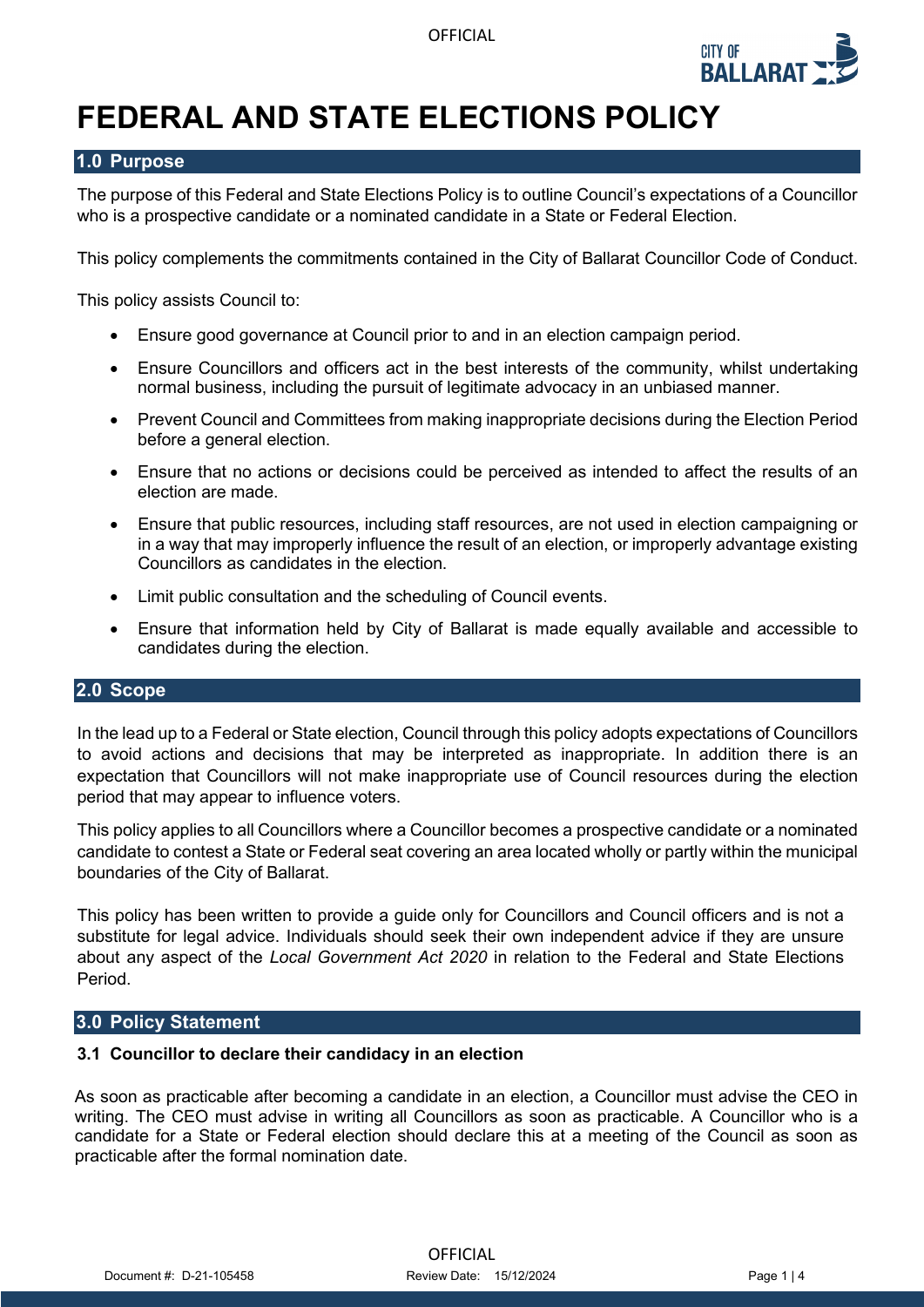

# **3.2 Leave of absence**

A Councillor who becomes a nominated candidate for a State or Federal election should apply for leave of absence from the Council. and this leave of absence should commence no later than the date of their nomination as a candidate with the relevant electoral commission for the election and conclude no earlier than the close of voting for the election.

During this period, a Councillor who is on a leave of absence should not attend meetings of the Council or otherwise act as a Councillor.

# **3.3 Council Resources – use by Councillors**

Council resources, including officers and support staff, hospitality services, equipment (eg mobile telephones, smart phones and computers), photographs taken at or for official Council business and stationery, should be used exclusively for normal Council business at all times, and must not be used in connection with an election campaign.

A Councillor, who is a Prospective or Nominated candidate should not use Council related activities, including Committee meetings in relation to his / her candidacy.

# **3.4 Improper Use of Position by Councillors**

Section 123 of the *Local Government Act 2020* (the Act) prohibit Councillors from misusing or inappropriately making use of their position. A breach attracts serious penalties, including possible imprisonment.

A Councillor who is a prospective or nominated candidate for State or Federal election should not participate in any way in the decision-making processes of the Council, where they are campaigning in relation to a matter before the Council. This includes being present at Council Briefings, Ordinary and Special Council Meetings and interacting with Council officers on the matter.

A campaign means where a Councillor makes public their views as a Prospective or Nominated candidate on a matter before the Council (before or after it has been resolved) by way of letters, fliers, social media posts and other communication avenues.

A Councillor who is a Prospective or Nominated candidate should at all times avoid campaigning on (opposing or taking credit for) Council decisions in an effort to not be seen as misusing or inappropriately making use of their position.

# **3.5 Functions and Events**

Councillors, including those standing as candidates, may continue to attend functions and events.

Speeches will continue to be prepared for the Mayor's official functions and if requested, speeches will be distributed to the media at the discretion of the CEO. During this time, the Mayor will not delegate to any Councillor who is standing as a candidate any responsibility to represent him or her.

#### **3.6 Media Advice and Releases**

No media advice or assistance will be provided in relation to election issues or in regard to publicity that involves Councillors standing as candidates.

Media releases will not refer to specific Councillors in their capacity as candidates. Councillors standing as candidates are not eligible to be Council's official spokesperson on Council's advocacy priorities. Council will nominate an alternative Councillor to be Council's advocacy spokesperson where required. Councillors will not use their position as an elected representative or their access to Council staff and other Council resources to gain media attention in support of an election campaign for a Councillor who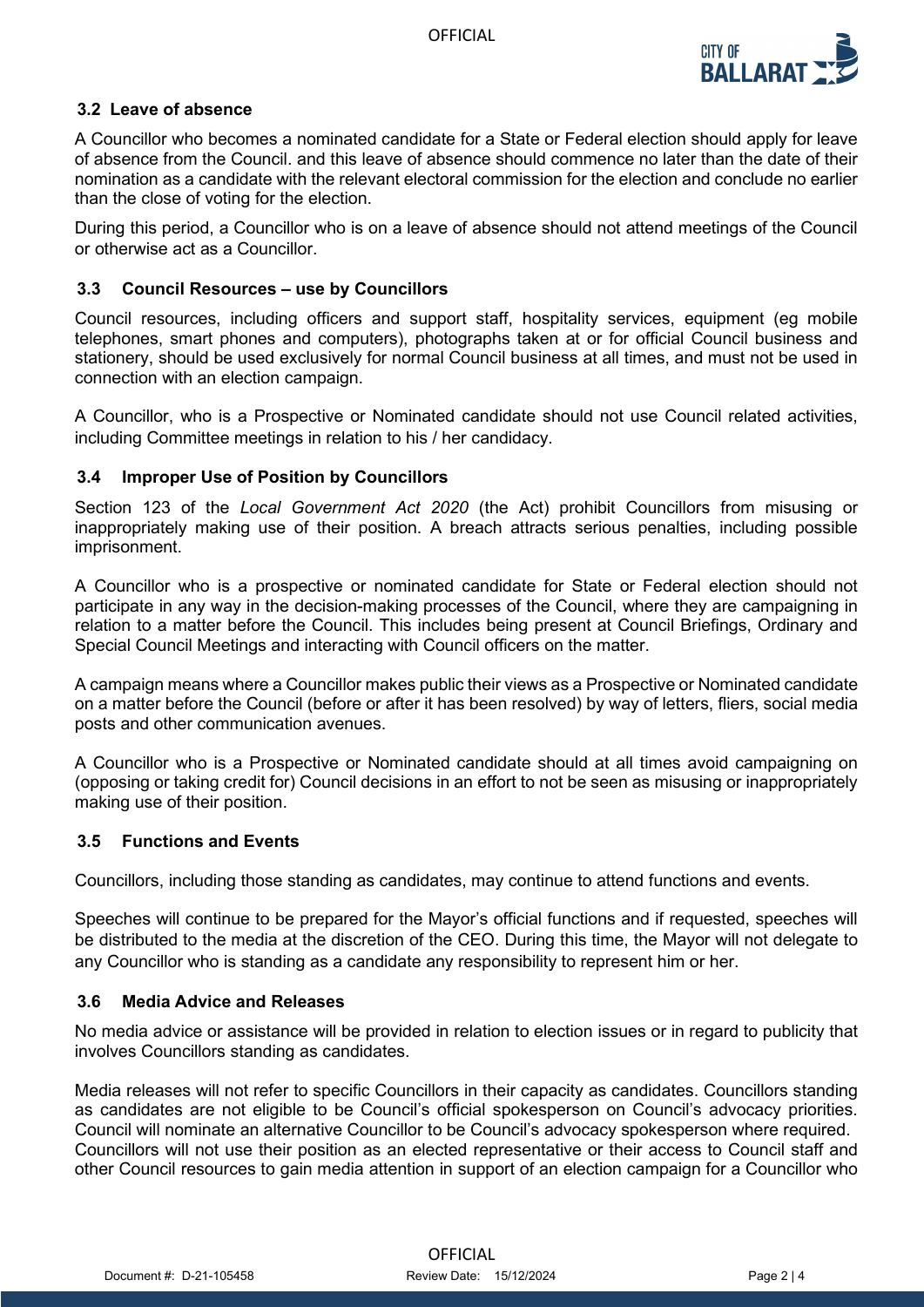

is standing for election. Photos of and references to Councillors standing as candidates will only feature in Council's publications where it is related to usual Council business, functions or events.

Where Council's My Ballarat magazine is due to be issued within six weeks of an election, ward specific news will be held over, and alternative methods of communicating ward news (E.g. advertorial) will be arranged at the conclusion of the election.

## **3.7 Councillor candidates commenting on Council issues**

Where a Councillor comments on Council issues as a candidate in an election, the Councillor should clearly identify this fact.

### **3.8 Advocacy by Council**

It is recognised that the community expects that Council will advocate prior to a State or Federal election for actions and projects for the benefit of the Ballarat community. In undertaking advocacy, Council will avoid "party political" positions and will instead advocate in an apolitical manner, for the benefit of the Ballarat community.

Refer to 3.6 for advice on advocacy spokespeople.

#### **3.9 Customer Requests**

Customer requests escalated from Councillors in their capacity as a candidate rather than Councillor must be referred to the CEO in writing for action.

## **3.10 Successful Candidate**

Section 34(2)(a) of the Act specifies a person is not qualified to be a councillor and ceases to hold the office, if they are member of with the Victorian Parliament, the Commonwealth Parliament, or of another State or Territory of the Commonwealth Parliament. Therefore, a councillor must resign immediately if they are successful in a State or Federal Election.

#### **4.0 Supporting documents and references**

#### **4.1 Legislation**

• *Local Government Act 2020*

#### **4.2 Associated Documents**

- *Councillor Code of Conduct*
- *MAV Policy on Candidature of Councillors in State or Federal Elections*
- *Local Government Victoria Bulletin 21/2018 - Victorian State Election*

#### **4.3 Definitions**

| Act              | <b>Local Government Act 2020</b>                                                                                                                                                                         |
|------------------|----------------------------------------------------------------------------------------------------------------------------------------------------------------------------------------------------------|
| <b>Candidate</b> | A Councillor who is endorsed as a candidate for election by a political<br>party or who if not a member of a political party has announced their<br>intention to nominate as a candidate in an election. |
| <b>CEO</b>       | <b>Chief Executive Officer</b>                                                                                                                                                                           |